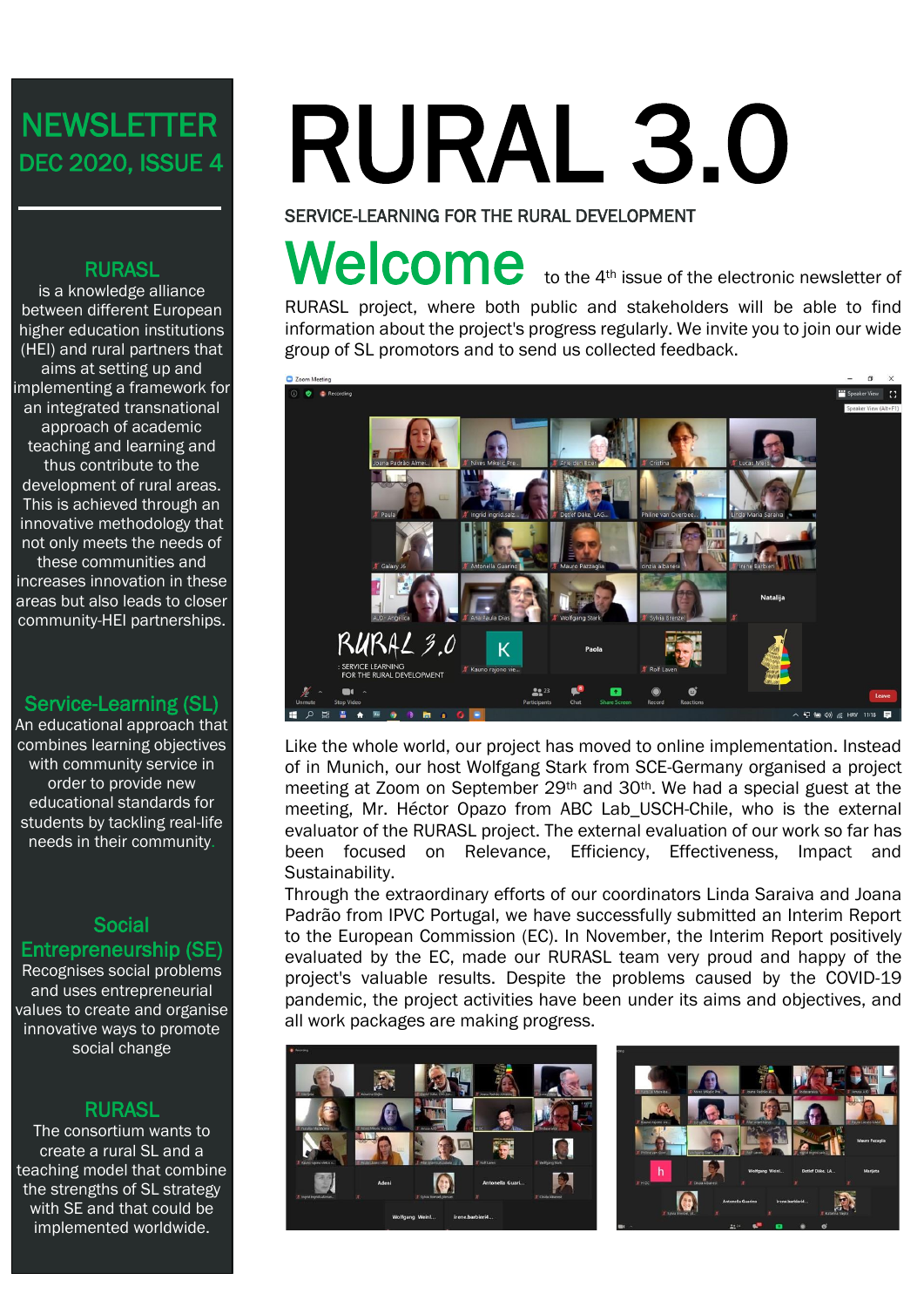# WHO ARE WE?

## Higher Education Institutions (HEI)

Polytechnic Institute of Viana do Castelo - Portugal

University College of Teacher Education Vienna - Austria

University of Zagreb - Croatia

Rotterdam School of Management Erasmus University - The Netherlands

Strascheg Center for Entrepreneurship - Germany

Autonomous University of Madrid - Spain

Vytautas Magnus University – Lithuania

University of Bologna - Italy

### Rural Partners

AJD - Portugal

LAG 5 - Croatia

LAG Ammersee - Germany

Kaunas district LAG – Lithuania

Galsinma - Spain

Stichting Schutsluis Alblasserdam - The **Netherlands** 

Plenum - Austria

LAG L'Altra Romagna - Italy

LAG = Local Action Group

# **ONLINE WORLD CAFÉ** https://zoom.us/j/93947583608 30 **SEPTEMBER** 2020  $2 p.m. - 5 p.m.$

possibilities in future SL projects. The Online World Café was a space where a hospitable and safe dialogue occurred, inviting and encouraging everyone's participation and ideas. You can watch the full recording of the event on [Rural](https://youtu.be/p-zCHw3rlis)  [3.0 YouTube Channel.](https://youtu.be/p-zCHw3rlis)

Beginning with jazzy music, like in a real street café, [the Online World Café](https://rural.ffzg.unizg.hr/wp-content/uploads/2020/07/Methodology_ONLINE-WORLD-CAFE_-FINAL-VERSION.pdf) took place on 30<sup>th</sup> September 2020, with more than sixty participants. The main topic was "Service-Learning Cooperation between universities and rural partners." During the online world café session, that was made up of three rounds, participants shared their Service-Learning (SL) experiences and discussed opportunities, challenges, threats and obstacles in the SL implementation. Participants also discussed how academic ideas and rural needs meet best, how can barriers in mutual understanding be overcome, how can new communication channels be established, and even potential and



# Service-Learning projects in Austria: Bird saving project



The Austrian team has realised a transdisciplinary co-creation project with students of two different universities and disciplines, and with two rural partners: PhWIEN (University College of Teacher Education Vienna) and BOKU (University of Natural Resources and Life Sciences, Vienna) and representatives of the rural partners' PLENUM and EBI VEREIN. They started with two "live" modules in March 2020 but were stopped by the Covid-19 lockdown in Austria.





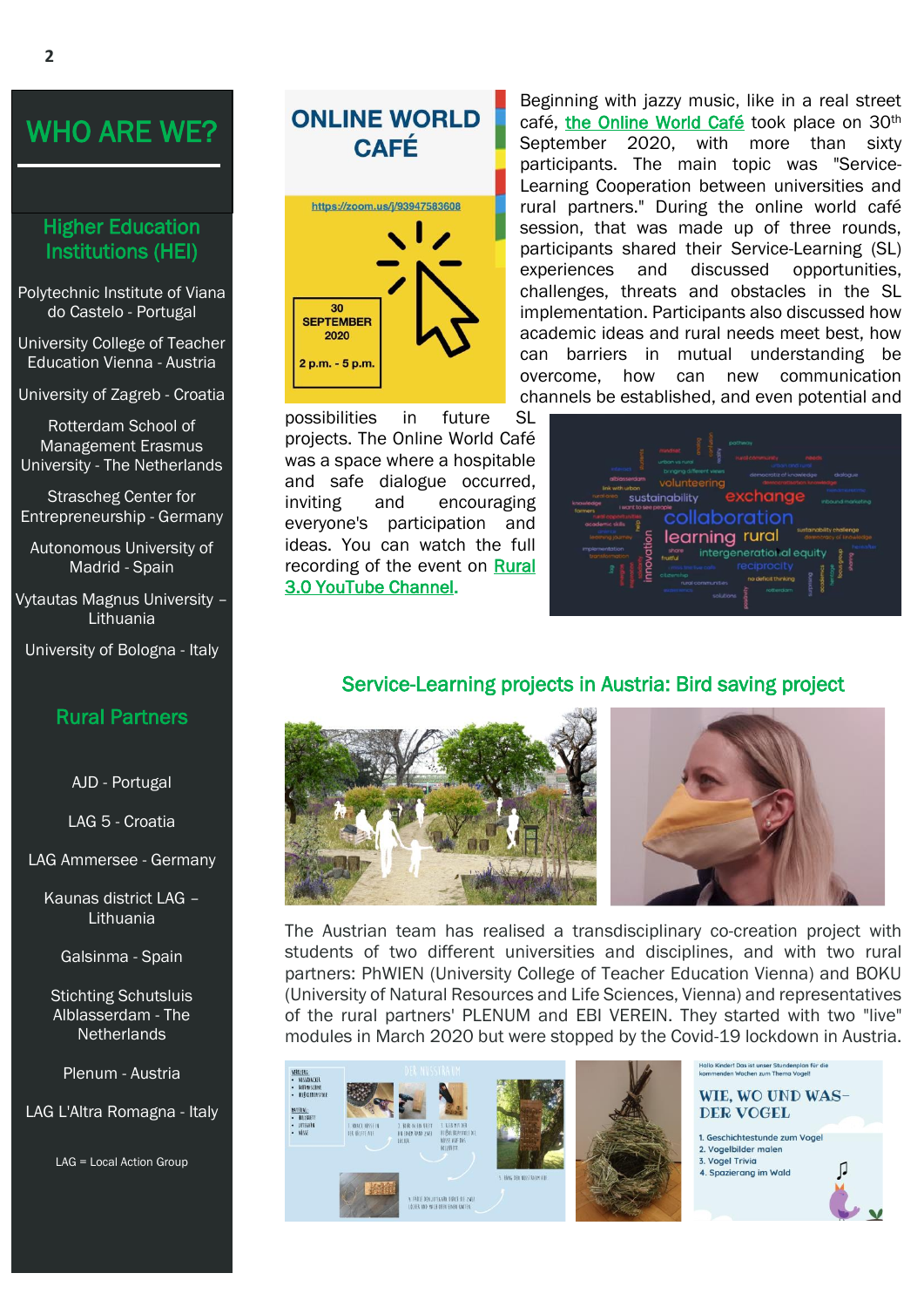# INFO

Project Reference number: 599382-EPP-1-2018-1-PT EPPKA2-KA

> Project Acronym: RURASL

Project Title: Rural 3.0: Service-Learning for the Rural Development

> EU grant: 999.138,80€

Program: ERASMUS + KA2: Knowledge Alliances

> Duration of the project: 2019 – 2021

Contact: lindasaraiva@ese.ipvc.pt [razvoj@lag5.hr](mailto:razvoj@lag5.hr)



Co-funded by the Erasmus+ Programme of the European Union

The information and views set out in this publication are those of the authors and do not necessarily reflect the official opinion of the European Union. Neither the European Union institutions and bodies nor any person acting on their behalf may be held responsible for the use which may be made of the information contained therein.

This made the real conversion of the developed ideas impossible. However, the students were innovative and developed an idea book with many creative works (e.g., children's book for biodiversity issues, podcasts, birds' paths, birds dance, songs for children, etc.). You can find more about this SL project here: [https://anyflip.com/qfww/cmpq/.](https://anyflip.com/qfww/cmpq/) You can also have a look at all project examples at [https://medienarchiv.phwien.ac.at/.](https://medienarchiv.phwien.ac.at/)

# RURAL Service-Learning Summer School in Italy

The RURAL SL Summer School, organised by the UNIBO research team, was held in July 2020 in Appennino Romagnolo in three rural communities of Sarsina, Santa Sofia and Riolo Terme with the support of Local Action Group L'Altra Romagna. The social, health, and political situation in Italy and worldwide due to COVID-19 pandemic allowed UNIBO to implement in July the Summer School to re-build human relations in communities and respect the restrictive measures required by the pandemic. Sixteen students from different academic disciplines of the University of Bologna were selected and participated in eight projects developed and co-constructed with rural organisations, starting from an in-depth analysis of their communities' needs and resources. The SL projects aimed to develop students' transversal competences.



From the side of service, students had the chance to work with the communities in different domains such as culture for a municipal library; communication and marketing for an organisation that deals with touristic routes; community development for a cultural and youth organisation; and intergenerational reconnection for a voluntary organisation for elderly.

From the side of learning, students realised the following: the importance of communities needs and resources analysis when approaching rural communities, the use of context-related measures that allow to understand and explore rural communities and rural life (i.e., qualitative tools and informal approaches that respect rural times), the role of local tutors in mediating between university and community organisations, and the importance of participatory methodologies to empower communities and create trustworthy relations.